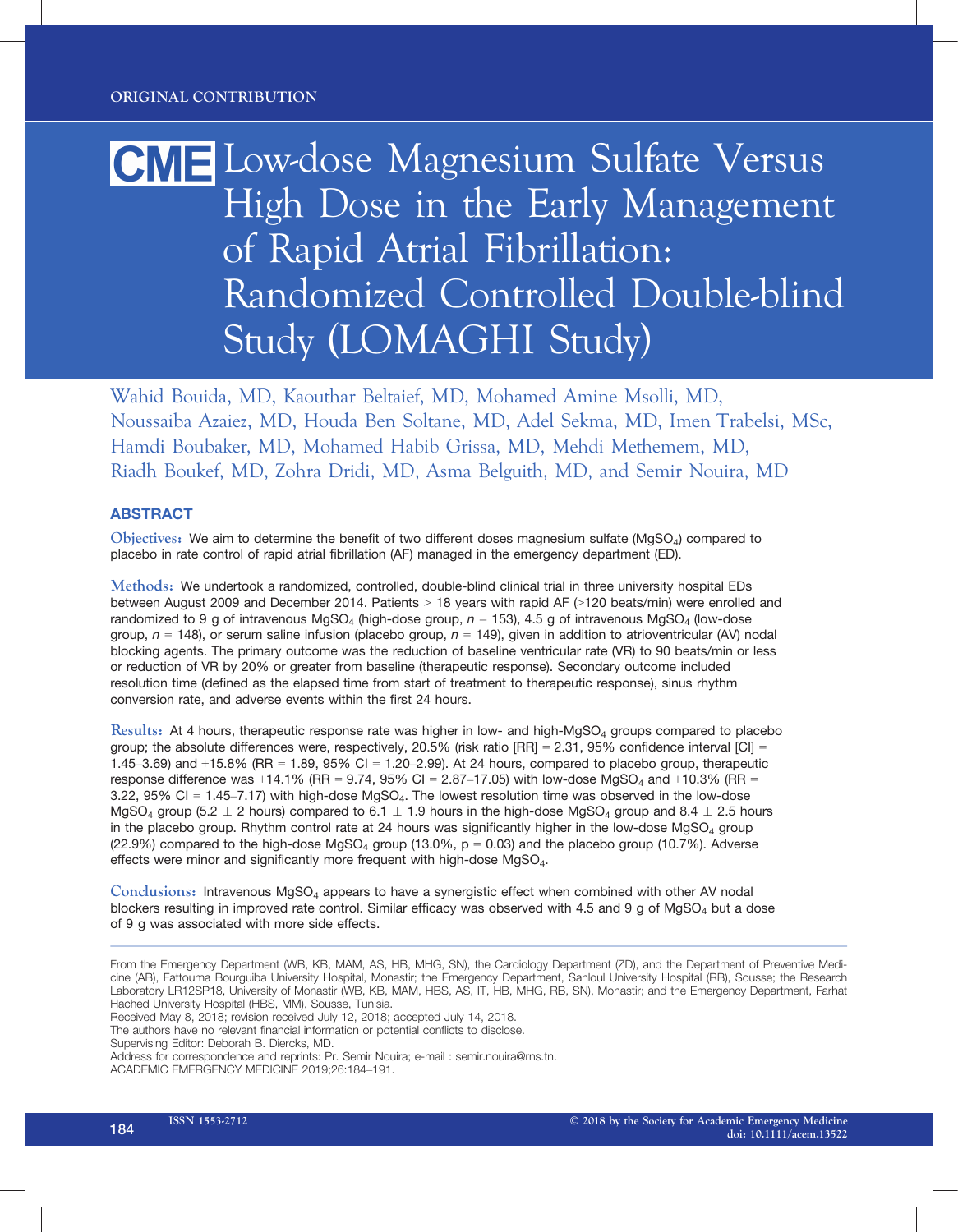A trial fibrillation (AF) is the most frequent cardiac<br>arrhythmia and its incidence increases with age.<sup>1–3</sup> For the management of AF in emergency department (ED), the physician must decrease the ventricular rate (VR) with or without restoration of sinus rhythm. Several drugs are recommended such as calcium channel blockers, beta-blockers, and digoxin, but the ultimate one is unknown.<sup>4</sup> The use of magnesium as an alternative drug or in addition to usual care has been previously investigated.<sup>5–7</sup> The rationale for its use was based on its physiologic and pharmacologic properties to decrease the frequency of sinus node depolarization, to prolong the refractory period of the atrioventricular (AV) node. It acts as a calcium antagonist by inhibiting L-type calcium current in heart cells.<sup>8,9</sup> If not treated promptly, rapid AF can be associated with significant complications including congestive heart failure, hypotension, and cardiac ischemia. Intravenous magnesium is safe and cheap and may have a synergistic effect with usual antiarrhythmic drugs. A previously published meta-analysis conducted by Onalan et al.<sup>10</sup> suggested that intravenous magnesium compared to placebo or standard rate control agents is an effective and safe strategy for the acute management of rapid AF. However, most of the included trials had small sample size or were performed in post–cardiac surgery patients.<sup>11,12</sup> In addition, the dose of magnesium used in previous studies varied widely, which could influence its efficacy as AF rate control may be dose dependent.  $6,13-15$  We are unaware of any study comparing two different doses of intravenous magnesium on the outcome of VR of AF. Accordingly, a definitive conclusion regarding the benefit of  $MgSO_4$  in the rapid management of rapid AF is still uncertain and available results could not be extrapolated to patients treated in the ED.

We hypothesize that intravenous magnesium may have synergistic action with currently used rate-control agents in the treatment of patients with rapid AF. In addition, this action would depend on the dose of magnesium. The aim of this study was to investigate the efficacy and tolerance of magnesium sulfate (MgSO4), administered at two different doses, to reduce VR in patients admitted to ED with rapid AF.

#### **METHODS**

## Study Design and Setting

This is a prospective randomized, controlled, doubleblind study carried out in three EDs of tertiary referral Tunisian hospitals with annual census of 90,000 to 110,000 adult patients. There are a total of 14 senior doctors and 36 residents working in the three participating EDs. Patients were enrolled between August 2009and December 2014. The trial was registered on ClinicalTrials.gov registry (NCT00965874) and approved by the human research ethics committees of the participating centers. The study was not supported by any funding organization.

#### Selection of Participants

Consecutive patients over 18 years old admitted to the ED for rapid AF (>120 beats/min) were eligible for enrollment. Patients were ineligible in presence of arterial hypotension (systolic arterial pressure < 90 mm Hg) if they had impaired consciousness, renal failure (serum creatinine  $> 180 \, \mu$ mol/L), wide-complex ventricular response, or contraindication to MgSO4. We also excluded patients with acute myocardial infarction, acute congestive heart failure (New York Heart Association functional class 3 or 4), sick sinus syndrome, or rhythm other than AF. Informed consent was obtained from the patients or their relatives. All the treating physicians working in the three participating EDs have the prerogative not to enroll a patient if they deemed the individual too unstable for the trial.

## Methods and Measurements

On arrival in the emergency department, all patients were administered oxygen as needed and an intravenous line inserted. A detailed history was taken including associated illness details and clinical examination was performed. Any medications received by the patient within 24 hours of their visit were recorded. After initial assessment, standard laboratory tests were performed and baseline serum magnesium was measured. Patients were then randomized to receive one of three treatments: 4.5 g intravenous MgSO4 in 100 mL of normal saline (low-dose group), 9 g intravenous MgSO4 in 100 mL of normal saline (high-dose group), or 100 mL of intravenous normal saline (placebo group). Protocol treatments were administered within 30 minutes. Study packs were prepared by the pharmacy department of Fattouma Bourguiba University Hospital. Each contained vials of experimental or placebo treatment and patient identification code. Randomization using random-number tables was achieved by blocks of three packs (one for each arm) by a pharmacist not involved with patient enrolment, data collection, or data analysis. The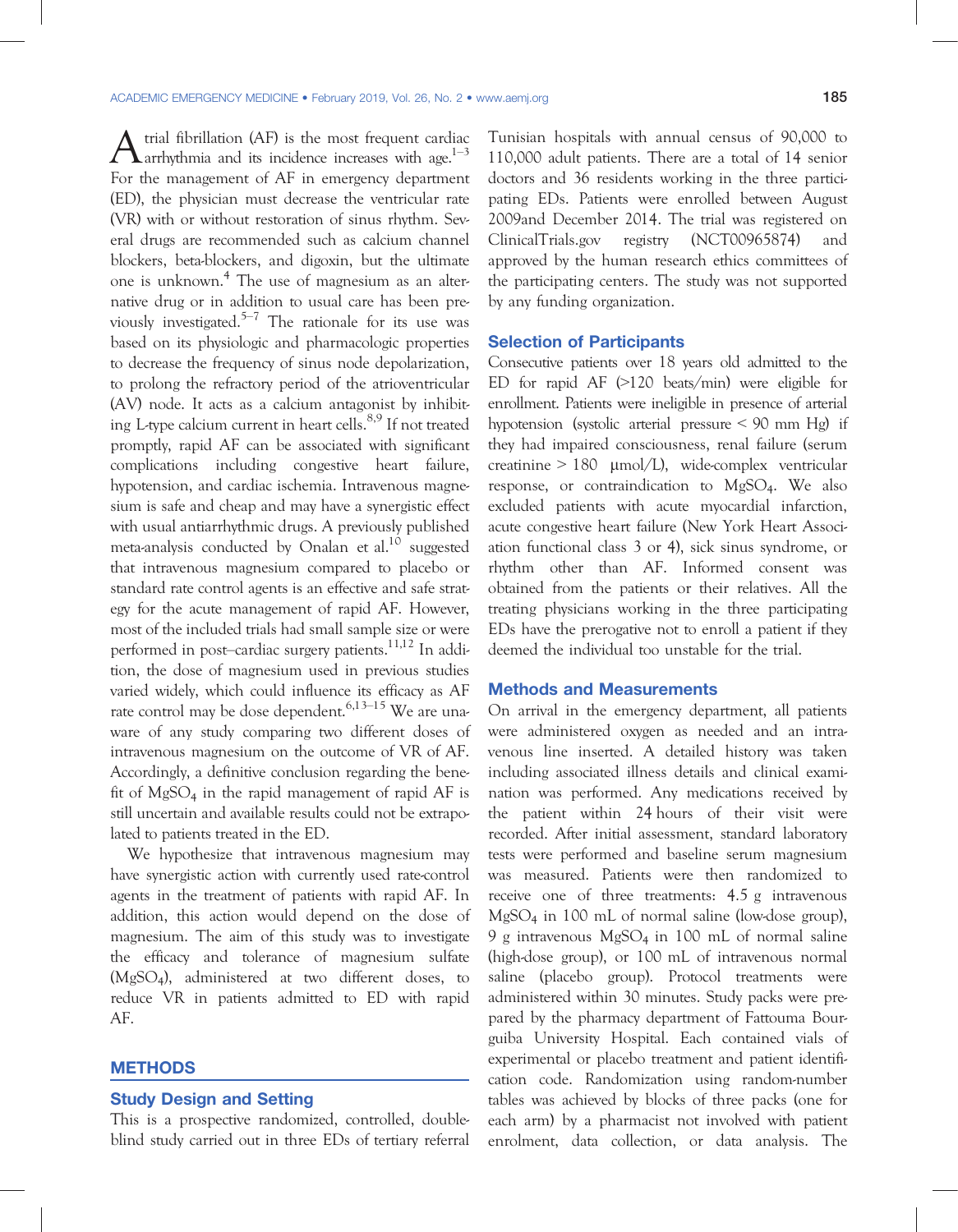MgSO4 and placebo solutions were identical in appearance. Physicians and patients were both blinded to the randomization, which was done by random number. Physicians did not wait for the serum magnesium results before they started the protocol. All patients were monitored with continuous electrocardiographic monitoring. Blood pressure, respiratory rate, and pulse arterial oxygen saturation were recorded every hour. The same methods were used to record the VR data. Additional AV nodal blocking agents given at the same time as  $MgSO_4$  were left at the discretion of the treating physicians and not mandated by the study protocol. In the three participant EDs, usualcare antiarrhythmics were not given, nor was electrical cardioversion done unless AF onset was diagnosed with certainty as a recent event (<48 hours). Any adverse effects noted by the patient or physicians were recorded on case report forms. Common adverse effects including flushing, nausea, vomiting, headache, dizziness, and hypotension were specifically sought and recorded. Patients were managed in the ED and data collected until 24 hours after randomization. If the patient was discharged or admitted prior to the 24 hours, data were no longer collected and the patient was excluded from the study. At this point, if not already undertaken, a final decision regarding hospital admission or home discharge was made. The decision to discharge the patient was taken by the attending emergency physician.

## Outcome Measures

Primary endpoints of the study were VR control within the first 4 hours defined as reduction of baseline VR to 90 beats/min or less or reduction of VR by at least 20% from baseline (therapeutic response). Only patients who maintained these changes until the end of the protocol were considered to have achieved therapeutic response. Secondary endpoints included elapsed time from start of treatment to therapeutic response (resolution time), sinus rhythm conversion rate, and adverse events defined as major if they required treatment discontinuation or caused death.

## Data Analysis

Analysis was undertaken on an intention-to-treat basis. Patients were removed from analysis after randomization only if recruitment was an unequivocal protocol violation (i.e., no consent had been recorded or if they had previously been recruited) or if the patient withdrew from the trial prior to any treatments having been administered. In all other cases, participants were analyzed in accordance with the groups they were allocated to regardless of whether or not they actually completed their allocated treatment. The study was designed to test the superiority of adjunctive low-dose MgSO<sub>4</sub> over placebo group. We estimated that a sample size on the basis on the following assumptions: with 145 patients on control treatment and 145 patients on MgSO4, there will be a 80% chance of detecting a significant difference at a one-sided 0.05 significance level. This assumes that the response rate of control treatment is  $0.5$  and the response rate of MgSO<sub>4</sub> treatment is 0.65. The sample size was inflated by 3% to account for missing data, attrition, and protocol violations. Patient characteristics and outcome measures were reported as means with standard deviations (SDs) or medians and 95% confidence intervals (CIs), as appropriate. Descriptive and inferential statistical analyses (Kruskal-Wallis, Mann-Whitney rank sum, or Friedman tests for continuous variables; Fisher's exact or chi-square tests for categorical data) were performed as appropriate. Pairwise comparisons were used in our analysis with Bonferroni adjustment. Nonparametric statistical techniques were used for the continuous data, as these data were not normally distributed. The risk ratio (RR) and 95% CI were calculated. Data obtained in this study have been recorded and analyzed with the SPSS computer software (Version 17). A p-value of  $\leq 0.05$  level was used to determine significant differences.

## **RESULTS**

## Characteristics of Study Subjects

A study enrollment flow diagram is displayed in Figure 1. A total of 469 patients underwent randomization; of these, 19 were withdrawn from the study prior to receiving the study medications. Of the 19 withdrawals, 11 patients withdrew consent before treatment, seven patients did not receive study medication because it was not available, and one patient left the ED for a procedure in the cardiology department. A total of 450 patients ultimately received the study medications, 149 in the placebo group, 148 in the low-dose  $MgSO_4$  group, and 153 in the high-dose MgSO<sub>4</sub> group. Summary demographic and clinical characteristics for patients in the three study groups are presented in Table 1. There were no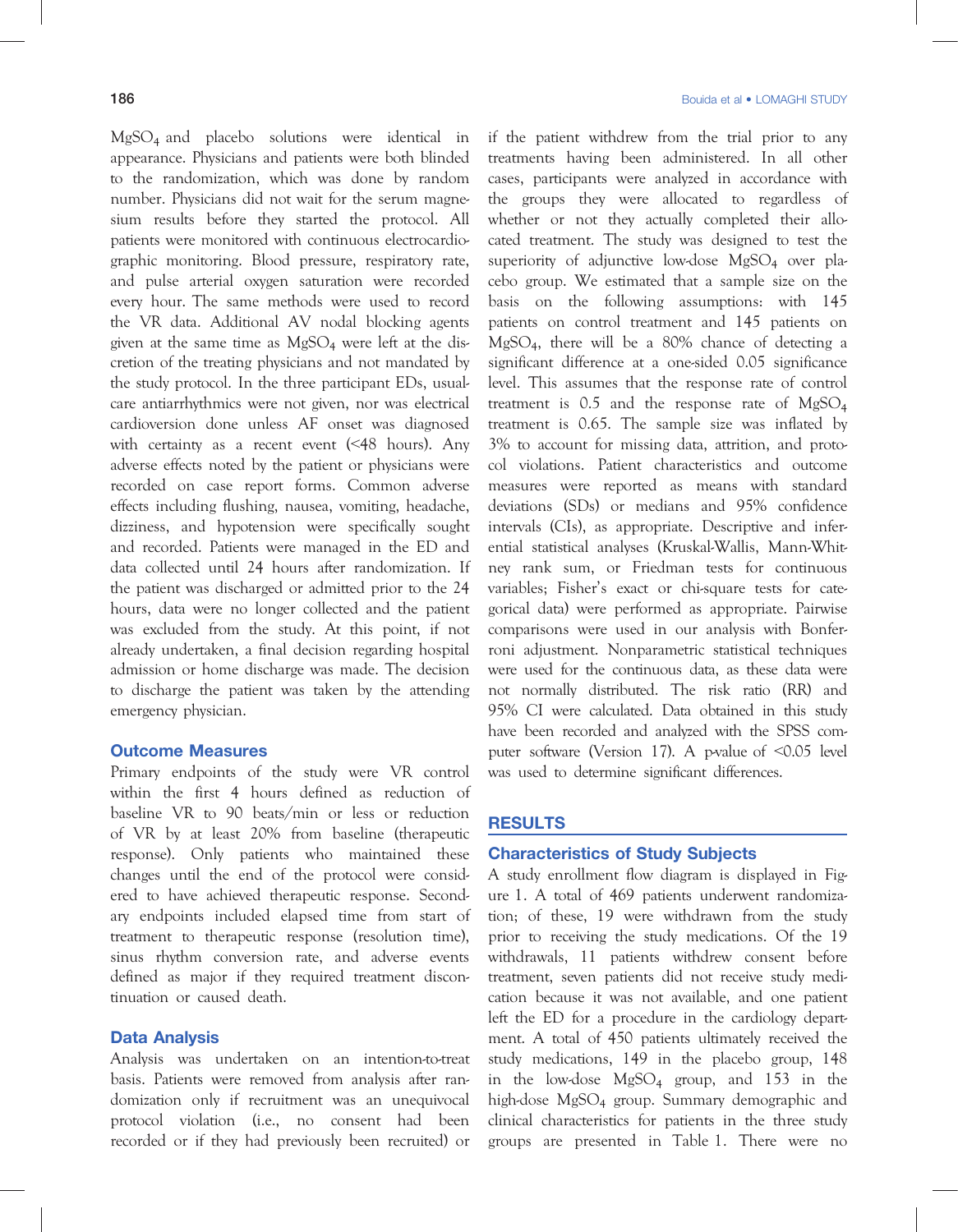

Figure 1. Patients' flow chart.

significant differences among the three treatment groups with respect to baseline demographic or clinical characteristics. Utilization of rate-control medications in the three groups was similar in the three groups. Digoxin was the most used rate-control agent as usual care (47.5%).

## Main Results

All groups showed reductions in VR relative to baseline as shown in Figure 2. At each time point there is a similarity in VR decrease from baseline across both MgSO4 study groups, which reached statistical significance at time 4 hours (Figure 2). The superiority of MgSO4 treatment groups compared to placebo group in decreasing HR was significant at 4 hours and persisted during all the protocol period. Therapeutic response rates at 4 and 24 hours are summarized in

Table 2. The absolute difference was significant between the low- $MgSO_4$  group and the placebo group (absolute difference = 20.5%,  $RR = 2.31$ , 95% CI = 1.45–3.69) and between the high- $MgSO<sub>4</sub>$  group and the placebo group (absolute difference  $= 15.8\%$ ,  $RR = 1.89, 95\% \text{ CI} = 1.20{\text -}2.99; \text{ Figure 3}.$  The difference was not significant between both MgSO4 groups (absolute difference  $= 4.7\%$ , RR  $= 0.81, 95\%$  $CI = 0.51 - 1.30$ . At 24 hours, the therapeutic response rate was significantly higher in the low- $MgSO<sub>4</sub>$  group (absolute difference = 14.1%, RR = 9.74, 95% CI = 2.87–17.05) and in the high-MgSO<sub>4</sub> group compared to the placebo group (absolute difference = 10.3%, RR = 3.22, 95% CI = 1.45–7.17; Figure 3). Mean resolution time was  $8.4 \pm 2.5$  hours in the placebo group,  $6.1 \pm 1.9$  hours for the low-dose group, and  $5.2 \pm 2.0$  hours for the high-dose group;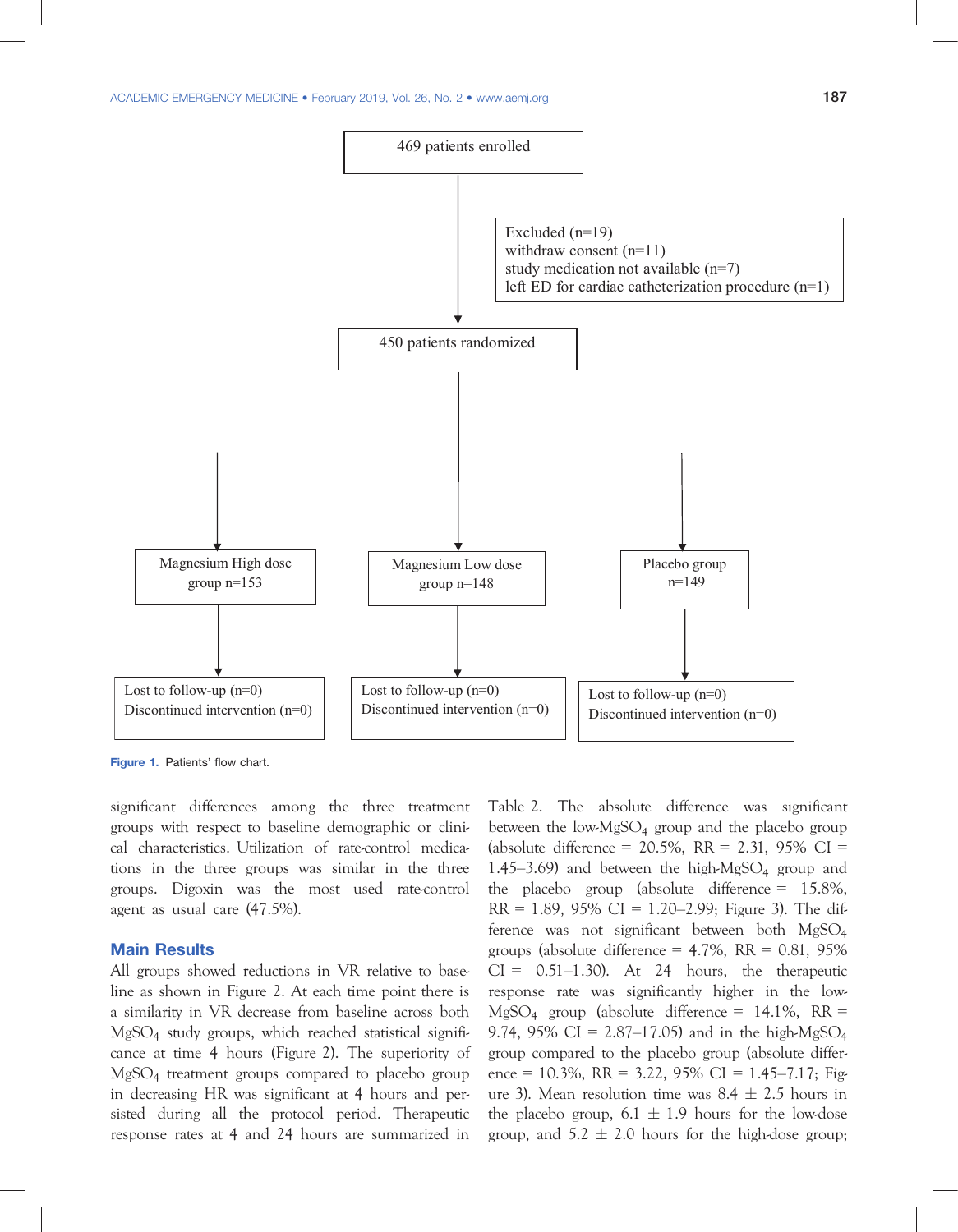#### Table 1

Demographic and Clinical Characteristics of Patients at Admission

|                                  | Placebo ( $n = 149$ ) | Low-dose Magnesium ( $n = 148$ ) | High-dose Magnesium ( $n = 153$ ) |
|----------------------------------|-----------------------|----------------------------------|-----------------------------------|
| Age (years)                      | 66.7 $\pm$ 12.3       | 66.1 $\pm$ 13.3                  | $68.6 \pm 13.7$                   |
| Sex female                       | 63                    | 60                               | 58                                |
| Hypertension                     | 75 (50)               | 71 (47)                          | 74 (49)                           |
| <b>Diabetes</b>                  | 33(21)                | 32(21)                           | 40 (27)                           |
| <b>AF</b>                        | 84 (56)               | 88 (59)                          | 82 (55)                           |
| Chronic heart failure            | 32(21)                | 30(20)                           | 41(27)                            |
| <b>Stroke</b>                    | 9(6)                  | 10(6.7)                          | 13(8.7)                           |
| The initial ED triage vitals     |                       |                                  |                                   |
| Systolic blood pressure (mm Hg)  | $135 \pm 28$          | $136 \pm 28$                     | $132 \pm 33$                      |
| Diastolic blood pressure (mm Hg) | $84 \pm 20$           | $83 \pm 19$                      | $80 \pm 22$                       |
| Temperature (°C)                 | $37.2 \pm 0.1$        | $37.1 \pm 0.4$                   | $37.0 \pm 0.3$                    |
| Heart rate (beats/min)           | $136 \pm 21$          | $138 \pm 19$                     | $137 \pm 15$                      |
| Respiratory rate (breaths/min    | $20 \pm 12$           | $20 \pm 5$                       | $20 \pm 7$                        |
| Oxygen saturation (%)            | $95 \pm 7$            | $94 \pm 5$                       | $93 \pm 9$                        |
| Serum potassium (mmol/L)         | $4.1 \pm 0.7$         | $4.2 \pm 0.2$                    | $4.2 \pm 0.4$                     |
| Serum magnesium mean (mmol/L)    | $0.99 \pm 0.2$        | $0.95 \pm 0.24$                  | $1.07 \pm 0.36$                   |
| Rate-control agents              |                       |                                  |                                   |
| Digoxin                          | 71 (47.7)             | 75 (50.7)                        | 8(44.5)                           |
| <b>Diltiazem</b>                 | 45 (30.2)             | 43 (29.0)                        | 51(33.3)                          |
| Beta-blockers                    | 33(22.1)              | 30(20.3)                         | 34 (22.2)                         |

Data are reported as mean  $\pm$  SD or n (%).

 $AF =$  atrial fibrillation.

the difference was statistically significant only between the placebo and the  $MgSO<sub>4</sub>$  groups. Conversion to sinus rhythm at 4 hours was achieved, respectively, in 10 patients from the placebo group (6.7%), in 18 patients from the low-dose group (12.1%), and in 12 patients from the high-dose group (7.8%); the difference was not statistically significant between the three groups. At 24 hours, rhythm control was achieved, respectively, in 16 patients from the placebo group (10.7%), in 34 patients from the low-dose group (22.9%), and in 20 patients from the high-dose group (13.0%). The difference was statistically significant between the low-dose group and the placebo group ( $p = 0.005$ ) and between the low-dose group and the high-dose group ( $p = 0.03$ ). It was not statistically significant between the high-dose group and the placebo group. In a secondary analysis including only patients receiving beta-blockers and calcium channel blockers, the obtained results were not significantly different compared to those found in the overall group. Adverse effects were more frequent in the two MgSO4 groups compared to the placebo group  $(p = 0.03)$ . Subjects in the high-dose group were more likely to have adverse events (21 patients vs. eight in the low-dose group and three in the placebo group  $[p = 0.02]$ ). The most frequent adverse effect was transient flushing reported in 25 patients. The other adverse effects are transient hypotension observed in four patients (two in the high-dose group, one in the low-dose group, and one in the placebo group) and bradycardia observed in three patients, one in each group (Table 3). There was no death reported during the study, and in no patient was the protocol treatment stopped because of an adverse effect.

## **DISCUSSION**

In this study, intravenous  $MgSO_4$  appears to have a synergistic effect when combined with other AV nodal blockers resulting in improved rate control. Similar efficacy was observed with the 4.5 and 9 g of  $MgSO<sub>4</sub>$ but a dose of 9 g was associated with more side effects. Based on our findings, it seems that the logical approach is to combine MgSO4 with usual rate-control agents to obtain efficient and more rapid action.

In the management of AF in ED, the objective is to rapidly decrease VR with or without restoration of sinus rhythm. Several drugs such as calcium channel blockers, beta-blockers, and digoxin are now the standard of care of rapid AF. However, current evidence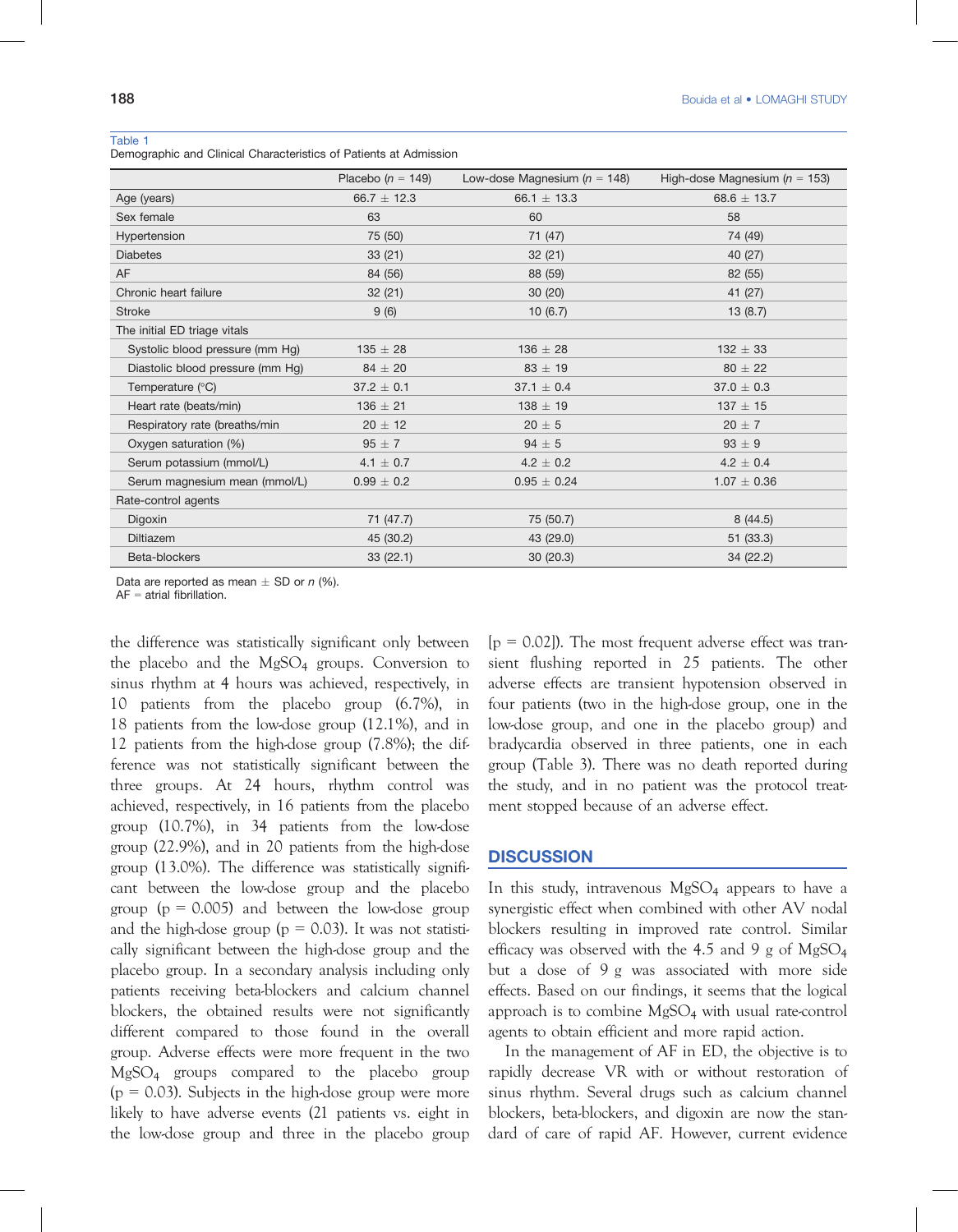

Figure 2. Mean heart rate in relation to time in patients treated with low-dose MgSO<sub>4</sub>, high-dose MgSO<sub>4</sub>, and placebo. Repeated heart rate monitoring showed a significant and greater reduction of heart rate in both magnesium groups compared to placebo. \*p < 0.05 versus baseline;  $$p < 0.05$  versus placebo. GP = group; MgSO<sub>4</sub> = magnesium sulfate.

| Table 2<br>Rate Response from Baseline |                     |                      |                      |  |  |  |
|----------------------------------------|---------------------|----------------------|----------------------|--|--|--|
|                                        | Placebo             | Low-dose Magnesium   | High-dose Magnesium  |  |  |  |
| 4 hours                                | 43.6% (35.7%-51.6%) | 64.2% (56.5%-71.9%)* | 59.5% (57.1%-67.3%)* |  |  |  |
| 24 hours                               | 83.3% (77.2%-89.2%) | 97.9% (95.7%-100%)   | 94.1% (90.4%-97.8%)  |  |  |  |

 $*$ p  $\leq$  0.05 versus placebo.



Figure 3. Mean (and standard error) absolute difference of therapeutic response (as reduction of baseline VR to 90 beats/min or less or reduction of VR by at least 20% from baseline) between MgSO4 groups and placebo group 4 and 24 hours after the start of the study protocol. \*p < 0.05 compared to placebo.  $MgSO<sub>4</sub>$  = magnesium sulfate: VR = ventricular rate.

regarding the optimal VR control agents is limited. The benefits of magnesium have been suggested for both rate and rhythm control acting synergistically with antiarrhythmic drugs. However, prior research in this issue has focused predominantly on patients whose arrhythmia followed cardiac or thoracic procedures. It is likely that the etiology and pathology of postoperative AF in such patients differs from that of ED population. Additionally, small population sizes of earlier investigations may have resulted in type 2 statistical errors. So far, there are only four randomized controlled double-blind trials assessing MgSO4 for rate control of rapid AF in non–cardiac surgery patients.<sup>10,16</sup> Only two trials were performed in ED setting. These trials evaluated different alternative drugs and different protocols with regard the dose (4 to 6 g) and the duration (2 to 6 hours). In the largest study including 199 ED patients, Davey and Teubner<sup>6</sup> found that  $MgSO_4$  added to standard treatment was more likely than placebo to achieve a pulse rate of less than 100 beats/min (65% vs. 34%) and more likely to convert to sinus rhythm (27% vs. 12%) within the 150 minutes of study protocol. Their results were close to those observed in our study within the 4-hour period with regard to rate control. Importantly, our study showed that superiority of MgSO4 regarding rate and rhythm control continued until 24 hours with a faster onset. Additionally, we demonstrated that using  $MgSO_4$  at a dose of 9 g was not associated with greater efficacy on rate control compared to 4.5 g. Perhaps the more limited response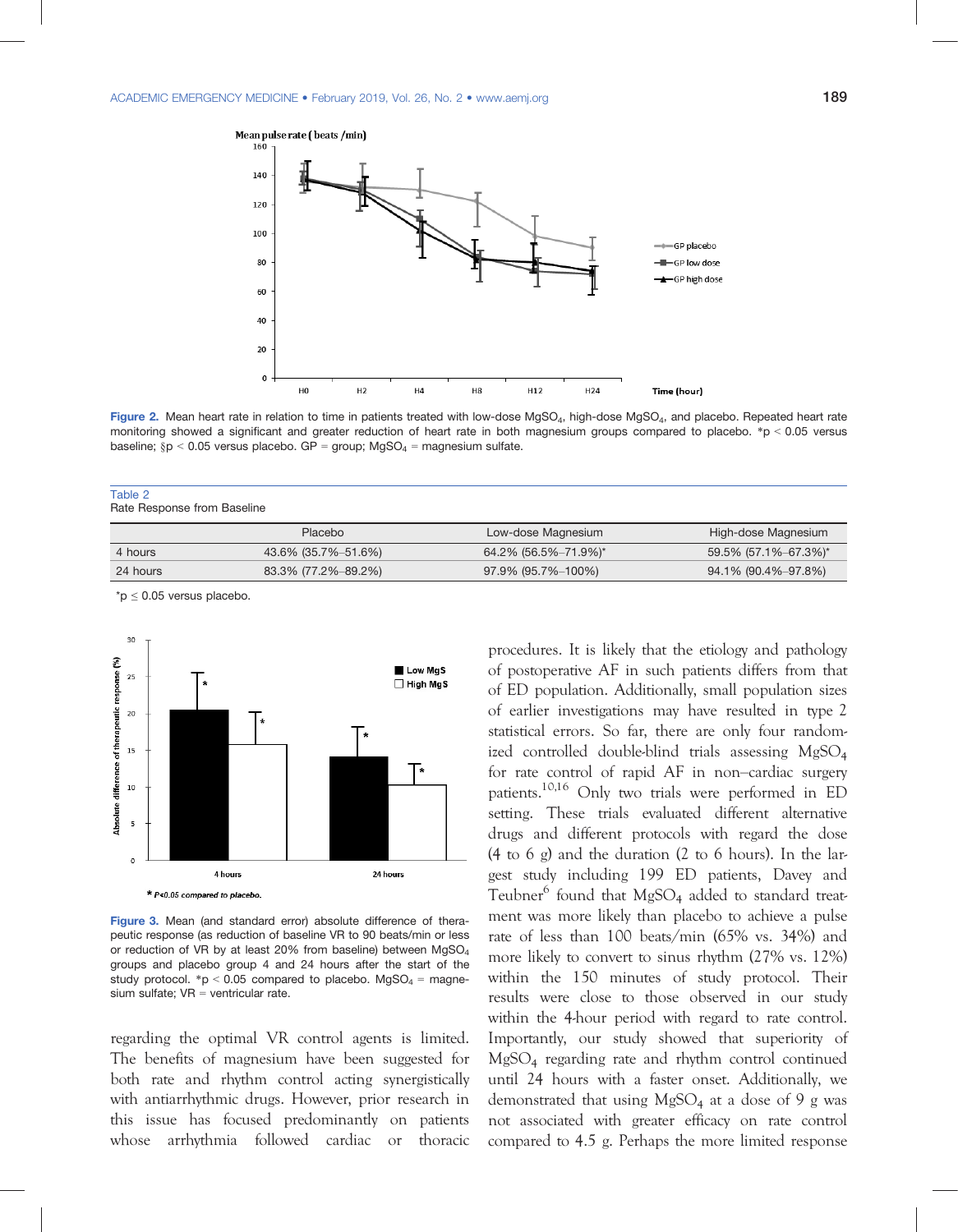Table 3 Adverse Effects

|             | Placebo | Low-dose<br>Magnesium | High-dose<br>Magnesium |
|-------------|---------|-----------------------|------------------------|
| Flushing    |         |                       | $18*$                  |
| Hypotension |         |                       |                        |
| Bradycardia |         |                       |                        |
| Total       |         |                       |                        |

 $*p \leq 0.05$  versus placebo and low-dose group.

to a higher dose of magnesium was due to the lower baseline serum magnesium levels but this was not the case in this study. Our findings could also suggest that electrophysiologic effects of magnesium are probably dose related. In fact, Christiansen et al.<sup>17</sup> demonstrated in a dose–response study that 5 mmol intravenous magnesium induced prolongation of AV node conduction but no further prolongation was observed with higher doses. Accordingly, we think that there is no need to use high dose of MgSO<sub>4</sub> in rapid AF and that using a dose of 4.5 g as in the present study would be effective. Whether using lower doses would be as effective, the question should be specifically investigated. Although  $MgSO_4$  has a relatively wide toxic therapeutic window, the risk of adverse effects is possible $^{6,18}$  and potentially more frequent with high MgSO4 dose as shown in our study. Another important question should be discussed. Can magnesium be used as a single first-line agent or as an adjunctive treatment in rapid AF? In a double-blind, placebo-controlled clinical trial, Chu et al. $19$  demonstrated that 10 mmol intravenous MgSO<sub>4</sub> was not different from placebo for reducing VR or conversion to sinus rhythm at 2 hours posttreatment in ED patients with AF of less than 48 hours' duration. The improved efficacy of MgSO4 when added to standard treatment might also reduce the need to use higher doses of these agents, which is worthwhile regarding their potential adverse effects.

### LIMITATIONS

First, we did not define a priori standard treatment that was left to the discretion of the ED physician. Of note, evidence-based treatment of rapid AF is still not well defined and current guidelines are mainly based on results of small studies or expert opinions.<sup>20</sup> It should also be highlighted that most of our patients received one or more of the recommended rate-control agents in this setting with similar repartition in the three protocol groups. Nonetheless, we acknowledge

that digoxin is no longer a commonly used acute ratecontrol agent and was the most commonly used agent in this study, which may impact the generalizability of our results. Second, we excluded patients with hemodynamic instability, those with severe left ventricular dysfunction, and patients with acute AF associated with and/or other cardiovascular comorbidities such as myocardial infarction; such exclusion will limit the generalization of our findings to these patients. Third, we did not conduct data collection in the patients included once they left the ED after the protocol. As such, no information regarding longer-term variables or complications was readily available. Fourth, there is a lack of consensus regarding optimal rate control in acute AF. The 2014 AHA/ACC/HRS guidelines described heart rate control as a resting heart rate of less than 80 bpm for symptomatic management of rapid AF. An outcome goal less than 100 beats/min was used by other studies. In this study, a VR control of 90 beats/min was between these values. Fifth, in this study we did not try to correlate serum magnesium to clinical response. An adequately powered study is needed to establish this correlation and its clinical relevance. Finally, we acknowledge that the choice of MgSO4 doses in this study may lack some objectivity. However, available data indicated that MgSO4 posology differs according to indications and several dosage recommendations have been proposed. In the rate control of AF,  $MgSO_4$  was used at a dose ranging from 1.2 to 10 g. The usual dose seems between 4 and 5 g. Based on these findings, we chose 4.5 g as the reference dose and 9 g as the high dose.

### **CONCLUSIONS**

Intravenous magnesium sulfate appears to have a synergistic effect when combined with other atrioventricular nodal blockers resulting in improved rate control. Similar efficacy was observed with the 4.5 and 9 g of magnesium sulfate but a dose of 9 g was associated with more side effects.

The authors acknowledge all of our colleagues at the three emergencies departments who contributed greatly to this study.

## **References**

1. American College of Cardiology/American Heart Association Task Force on Practice Guidelines/European Society of Cardiology Committee for Practice Guidelines and